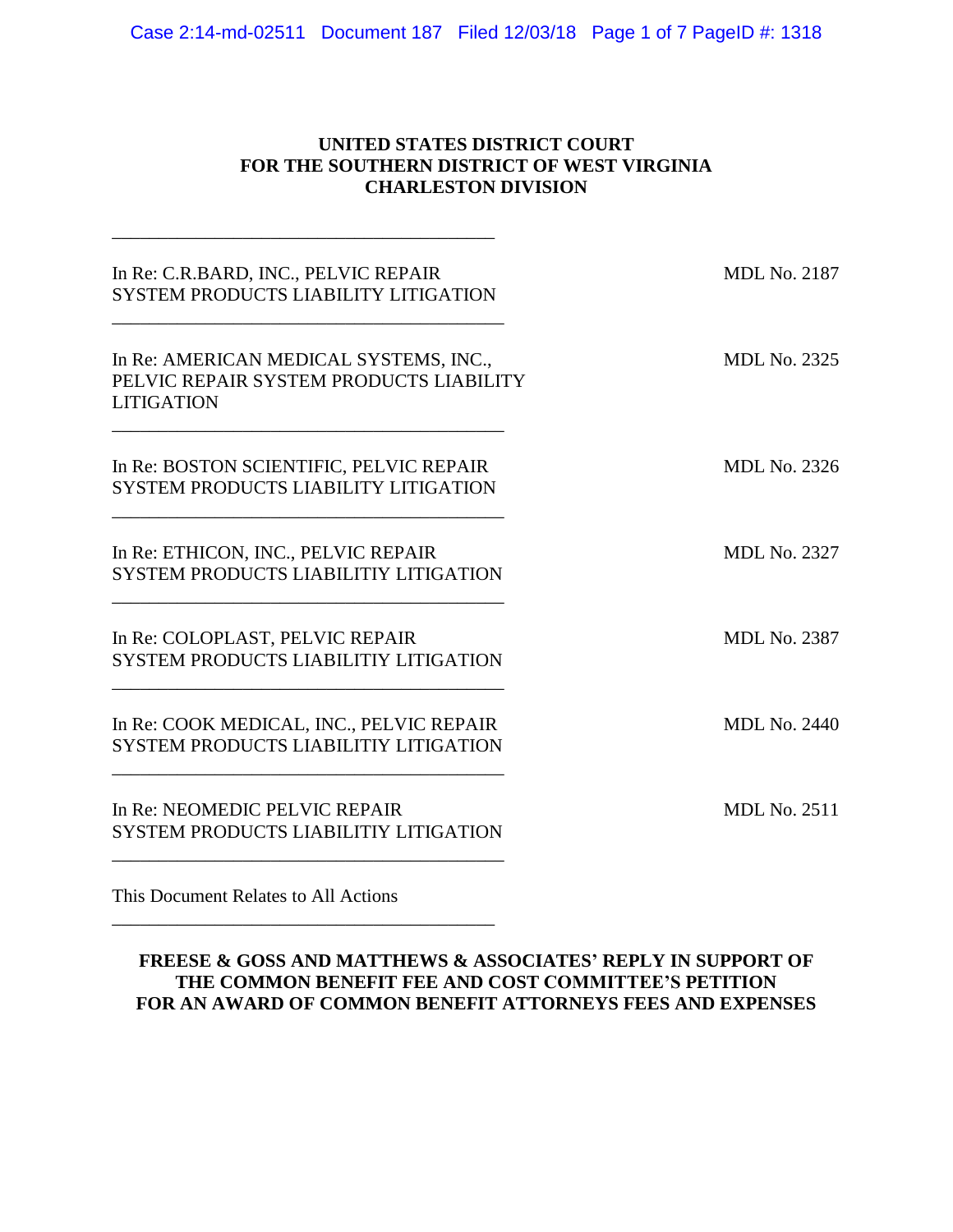COME NOW Freese & Goss PLLC ("F&G") and Matthews and Associates ("M&A")(collectively "FG/MA") and file this reply in support of the Common Benefit Fee and Cost Committee's ("FCC") petition for an award of common benefit fees and expenses. FG/MA would respectfully show the Court that they support the fee petition of the FCC (and rebut objections to the FCC's fee petition) for the following reasons:

#### **I.**

FG/MA occupy a unique place among firms involved in the Pelvic Repair Systems Product Liability Litigation (the "Litigation"). FG/MA's inventory of pelvic mesh cases (with approximately 13,000 women represented by the firms) is among the largest of any firms in the country. Indeed, FG/MA believe they have tried more pelvic mesh cases than any other firm – including the very first trials of cases involving the TVT, the TVT-O and the TVT-Abrevo. FG/MA were the first firms (or among the first firms) to negotiate mass settlements with pelvic mesh manufacturers AMS, Bard, Boston Scientific, Coloplast and Covidien. And FG/MA expect to pay over \$20 million in common benefit fee assessments.

Commonly, firms with FG/MA's level of involvement in a particular litigation are represented on the MDL Executive Committee and/or the Fee Committee.<sup>1</sup> FG/MA are represented on neither. Thus, FG/MA are uniquely positioned to (1) offer insight on factors that impact the propriety of the FCC's fee request and (2) to share their experience with the FCC's fee protocol as an applicant for common benefit compensation.

 $\overline{a}$ 

<sup>&</sup>lt;sup>1</sup> F&G partner, Tim Goss, and M&A partner, David Matthews, are among the 61 attorneys appointed to the Plaintiffs' Steering Committee to work under the leadership of the Executive Committee.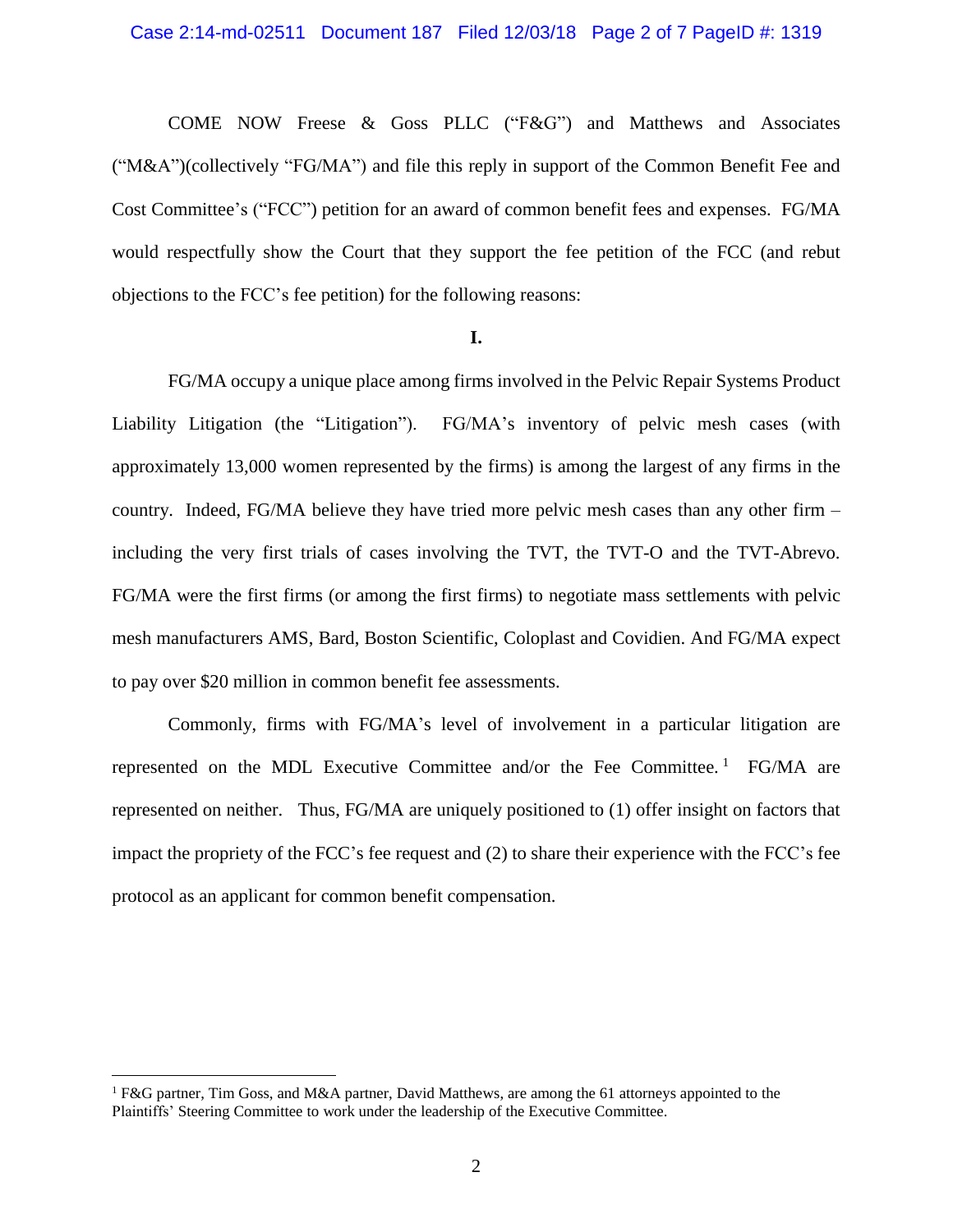**II.**

Collectively, FG/MA have participated in over 40 MDLs. In FG/MA's experience, the Pelvic Repair Systems MDL has been the most efficient, most well-run, and most successful MDL in which the two firms' have been involved. Thus, even from their perspective as payors of substantial common benefit assessments, FG/MA believe that the 5% award requested by the FCC is a reasonable fee for the work done by the PSC.

First, the FCC's fee request is reasonable given the tremendous amount of common benefit work performed by plaintiffs' attorneys within the Litigation. FG/MA know as well as anyone how much effort is required to develop and try cases against multiple manufacturers, involving multiple products, and applying the varying laws of multiple states. Indeed, for a period of six years, FG/MA devoted their practice primarily to the Litigation. During that time, FG/MA dedicated over 45,000 hours to the Litigation. It is reasonable to expect that other firms on the front lines of the Litigation worked similar hours.

It is also significant that many of the firms performing common benefit work persevered in doing so (often to the exclusion of other opportunities) for a prolonged period of time. Indeed, the Litigation (which began in 2010) is completing its eighth year and will continue to be litigated into the future. Thus, the efforts of attorneys in this litigation are comparable in duration to (or in excess of) those in other super-mega-fund cases where awards were issues. *E.g. In re Diet Drugs Prods. Liab. Litig.,* 553 F. Supp. 2d 442, 478 (E.D. Pa. 2008)(7 year duration); *In re Sulzer Hip Prosthesis & Knee Prosthesis Liab. Litig.,* 268 F.Supp.2d 907, 915-18 (N.D.Ohio 2002)(2 year duration); *Deloach v. Philip Morris Cos.,* No. 1:00CV01235, 2003 WL 23094907 (M.D.N.C. Dec. 19, 2003)(3 year duration); *In re WorldCom, Inc. Sec. Litig.,* 388 F. Supp. 2d 319 (S.D.N.Y.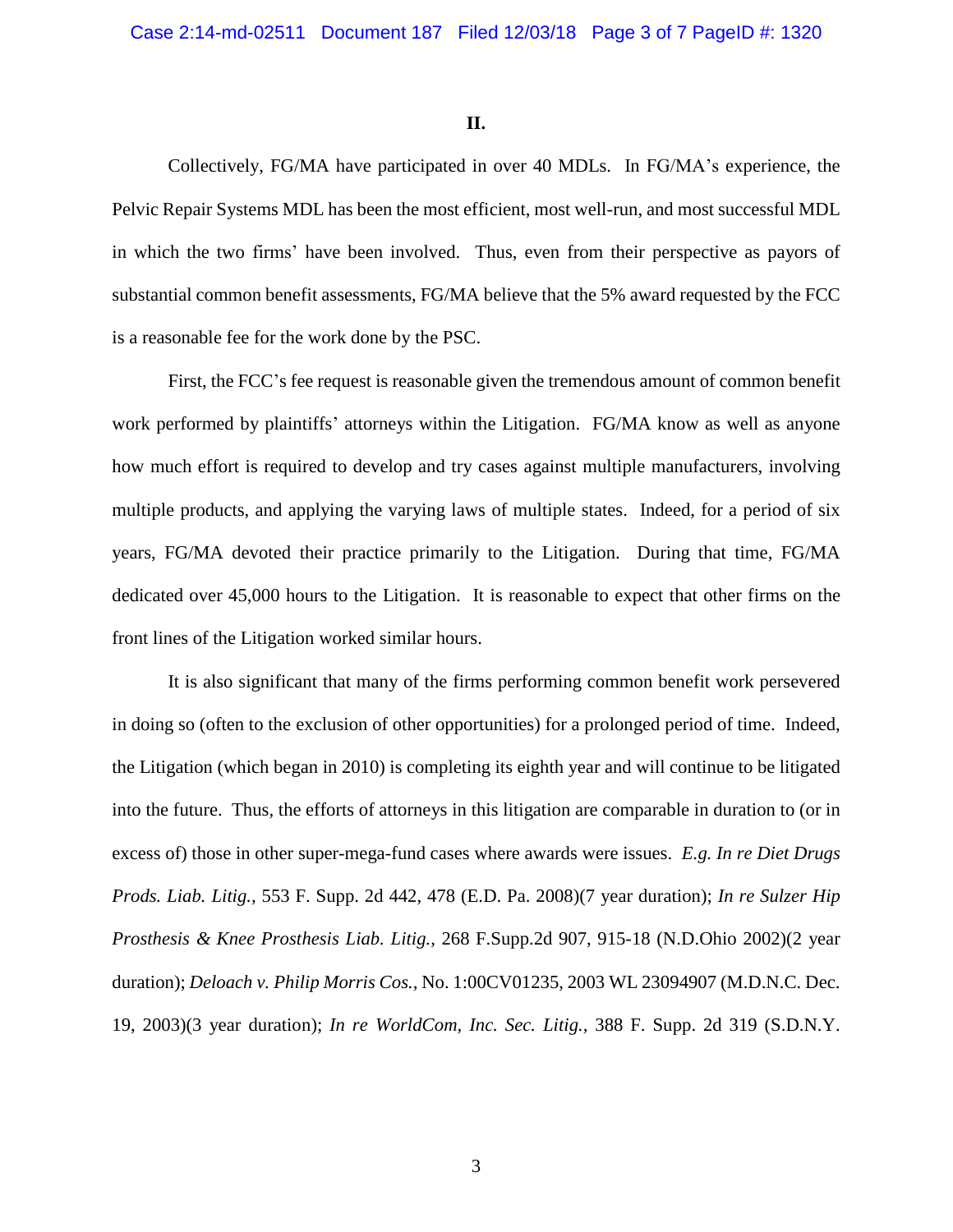#### Case 2:14-md-02511 Document 187 Filed 12/03/18 Page 4 of 7 PageID #: 1321

2005)(3 year duration). The sustained and substantial commitment made by firms like FG/MA to the Litigation support the requested fee award.

Second, the high quality of the common benefit work performed in the Litigation supports the FCC's requested fee. In their roles as steering committee members, F&G partner, Tim Goss, and M&A partner, David Matthews, both performed and reviewed common benefit work produced in this litigation. Such common benefit work – including the analyzing and cataloging of documents, the production of exhibits, the taking and defending of depositions, the finding and development of expert witnesses from multiple fields of discipline, the research and briefing of motions on a variety of legal issues, the preparation and participation in hearings, the preparation and trial of cases, and the settlement negotiations with various defendants – was of consistently high quality.

Third, the FCC's requested fee is reasonable (even modest) given the PSC's outstanding success in enabling settlements and judgments currently exceeding \$7,000,000,000. While the Litigation did not produce a single "global" settlement, it did produce a functional equivalent: a collection of settlements that have resolved the claims of tens of thousands of women. While these settlements may have been negotiated independently, they culminated from the work of the PSC who advanced the entire Litigation to the point where settlements were possible.

The fee award requested in this Litigation is well within the range of fee awards that have been approved in analogous cases involving large settlements. *E.g., Shaw v. Toshiba Am. Info. Sys., Inc.,* 91 F. Supp. 2d 942 (E.D. Tex. 2000)(15% award on \$1.1 billion fund); *In re Tyco Int'l, Ltd.,* 535 F. Supp. 2d 249 (D. N.H. 2007)(14.5% award on \$3.2 billion fund); *In re NASDAQ Market-Makers Antitrust Litig.,* 187 F.R.D. 465 (S.D.N.Y. 1998)(14% award on \$1.027 billion fund); *In re Royal Ahold N.V. Sec. & ERISA Litig.,* 461 F. Supp. 2d 383 (D. Md. 2006)(12% award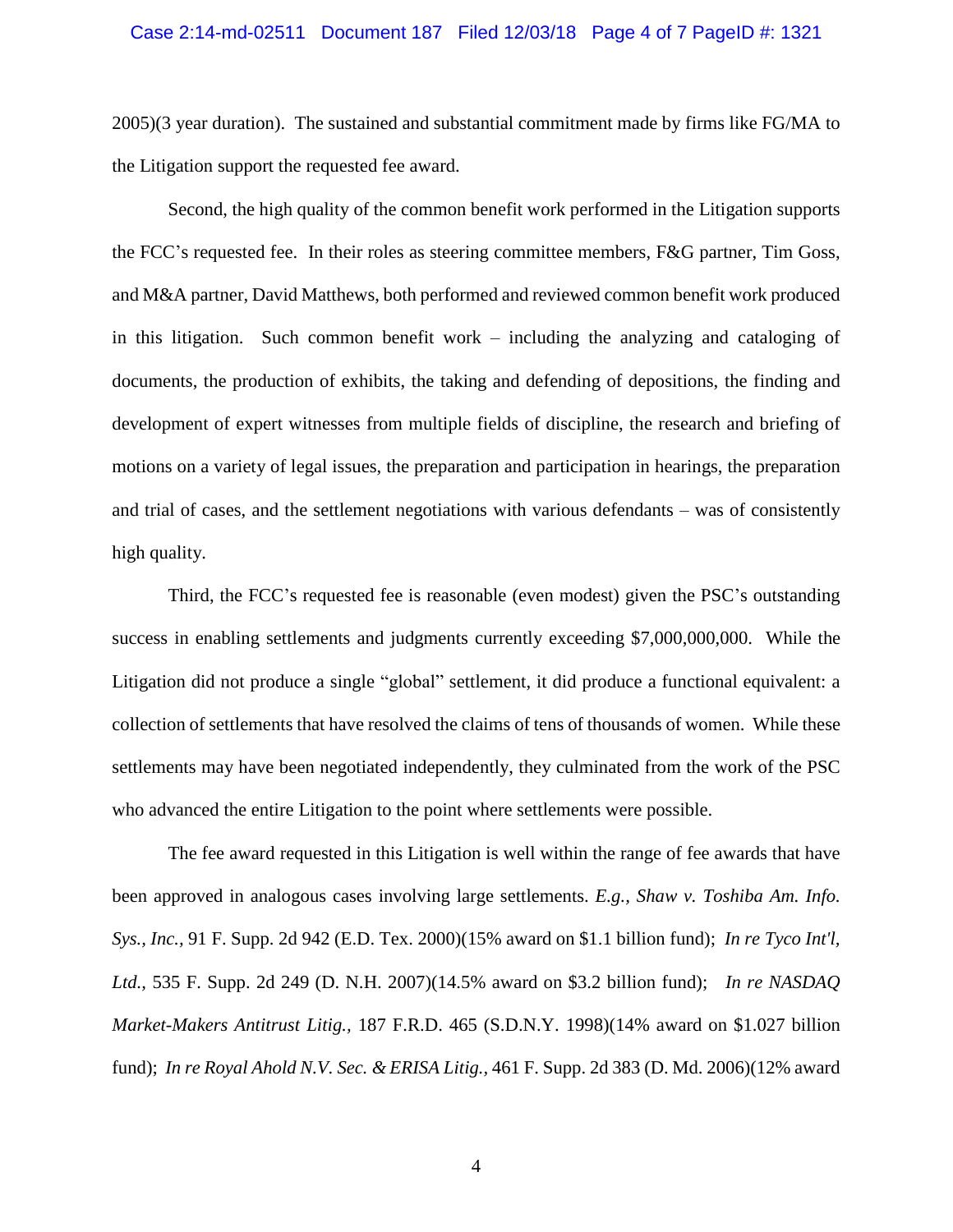#### Case 2:14-md-02511 Document 187 Filed 12/03/18 Page 5 of 7 PageID #: 1322

on \$1.1 billion fund); In re Actos (Pioglitazone) Prods. Liab. Litig., 2017 WL 3033134 (W.D.La. 2017)(8.6% award on \$2.4 billion settlement); *In re Diet Drugs Prods. Liab. Litig.,* 553 F. Supp. 2d 442 (E.D. Pa. 2008)(6.75% award on 6.44 billion fund); *In re Vioxx Products Liab. Litig.,* 760 F. Supp. 2d 640 (E.D. La. 20 10)(6.5% award on \$4.85 billion fund); *In re Visa Check/ Mastermoney Antitrust Litig.,* 297 F. Supp. 2d 503 (E.D.N.Y. 2003)(6.5% award on \$3.383 billion fund); *In re Avandia Marketing Sales Practices and Prods Liab. Litig,* 2006 WL 6923367 (E.D.Pa, 2012)(6.25% award on "super-mega-fund" settlement); *In re AOL Time Warner, Inc. Sec. & ERISA Litig.,* MDL 1500, 2006 WL 3057232 (S.D.N.Y. Oct. 25, 2006)(5.9% award on \$2.65 billion fund); *In re WorldCom, Inc. Sec. Litig.,* 388 F. Supp. 2d 319 (S.D.N.Y. 2005)(5.5% award on \$6.133 billion fund); *In re Sulzer Hip Prosthesis & Knee Prosthesis Liab. Litig*., 268 F. Supp. 2d 907 (N.D. Ohio 2003)(4.8% award on \$1.045 billion fund).

Fourth, having tried six cases and having received jury verdicts totaling over \$93 million, FG/MA can appreciate the notion that higher per-plaintiff recoveries are possible through trial than via settlement. But the merit of the settlements secured in this Litigation should not be discounted because settling plaintiffs received less than *successful* trial plaintiffs. Even setting aside the practical impossibility of getting every plaintiff's case individually tried in their lifetimes, perplaintiff settlements reflect the tremendous variance in possible outcomes.

FG/MA experienced this volatility in outcomes first hand. In March of 2014, FG/MA tried a TVT-O case in Dallas County Texas. That case resulted in a \$1,200,000 verdict for the plaintiff but was reversed by the Dallas Court of Appeals. In September of 2014, FG/MA tried another case in Dallas County, Texas. That Obtryx Transobturator Sling case resulted in a \$73,465,000 verdict for the plaintiff (subsequently remitted to \$34,600,000). One year later, in September of 2015, FG/MA returned to the same Dallas County court to try a third case, Prosima case. The jury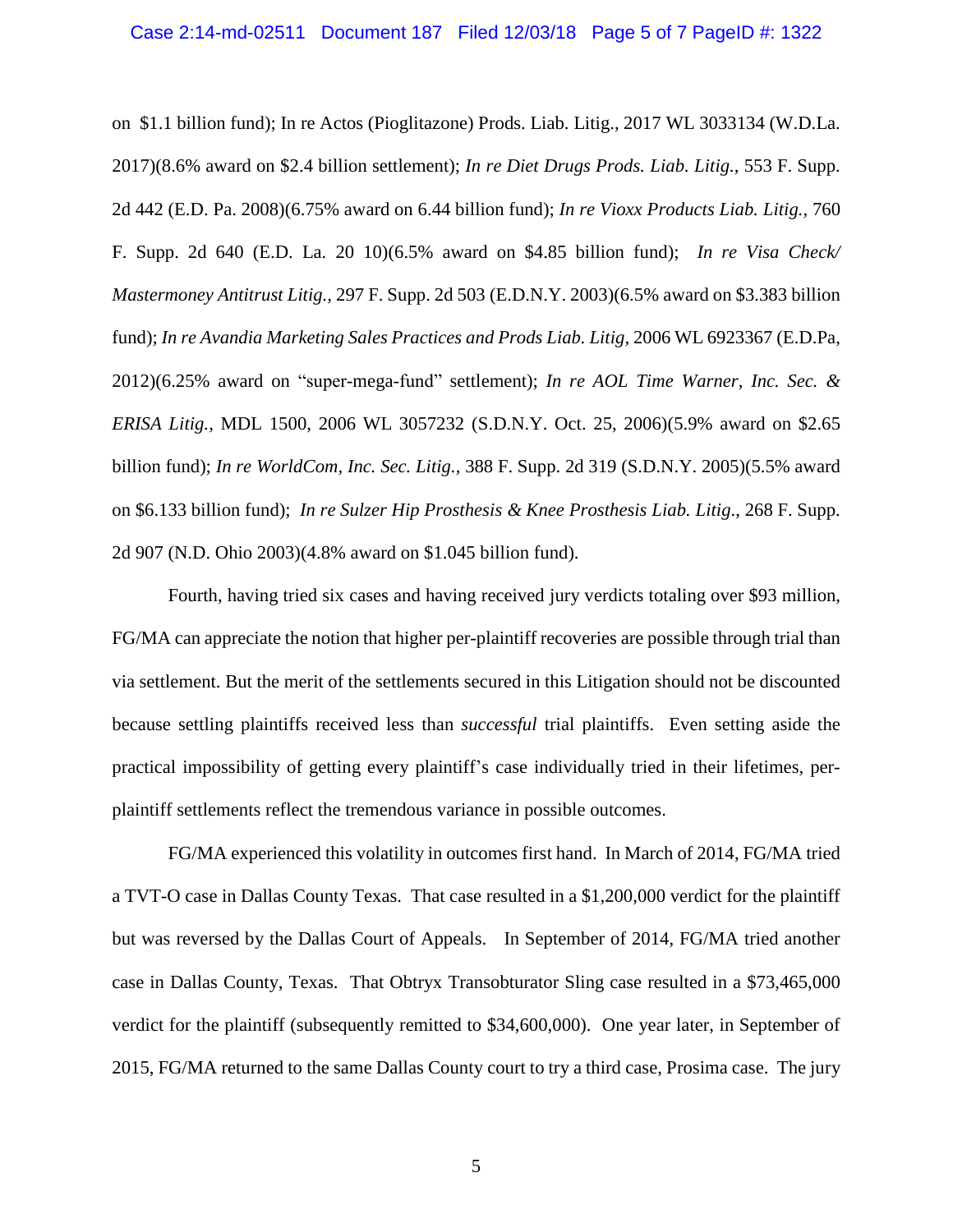#### Case 2:14-md-02511 Document 187 Filed 12/03/18 Page 6 of 7 PageID #: 1323

in the third case returned a verdict for the defendant. FG/MA considered each of these cases equally strong – but the outcomes were wildly divergent. Similar variances resulted throughout the litigation. To the best of FG/MA's knowledge, verdicts for the plaintiff have been returned in 23 pelvic mesh trials. But nearly a third (8 of 31) of tried cases have resulted in verdicts for the Defendant. Thus, the settlement values in this Litigation are a reasonable reflection of both the obstacles and the successes litigants encountered.

#### **II.**

The diligence demonstrated by the PSC in the prosecution of the Litigation carried forward to the FCC's process for fee allocation. In FG/MA's experience, the FCC's process for arriving at fee and cost awards, while time-consuming at points, provided FG/MA with a fair opportunity to present relevant information to the FCC, receive feedback from the FCC regarding fee and cost submissions, and to pursue a fair time and expense allocation .

At the end of the day, FG/MA's participation in the fee allocation process resulted in a slight increase in the firms' fee awards. FG/MA did not receive compensation for all the hours and costs they submitted for common benefit consideration. But, ultimately, FG/MA believe that they had a fair opportunity to explain their contributions, to present objections, to seek a higher award and that their arguments were appropriately considered by the FCC.<sup>2</sup>

Dated: December 3, 2018.

 $\overline{a}$ 

Respectfully submitted,

/s/*Tim K. Goss* Tim K. Goss tim@freeseandgoss.com 3500 Maple Avenue, Suite 1100

<sup>2</sup> FG/MA are not commenting on the awards of others as they were not involved in reviewing their submissions to the FCC.